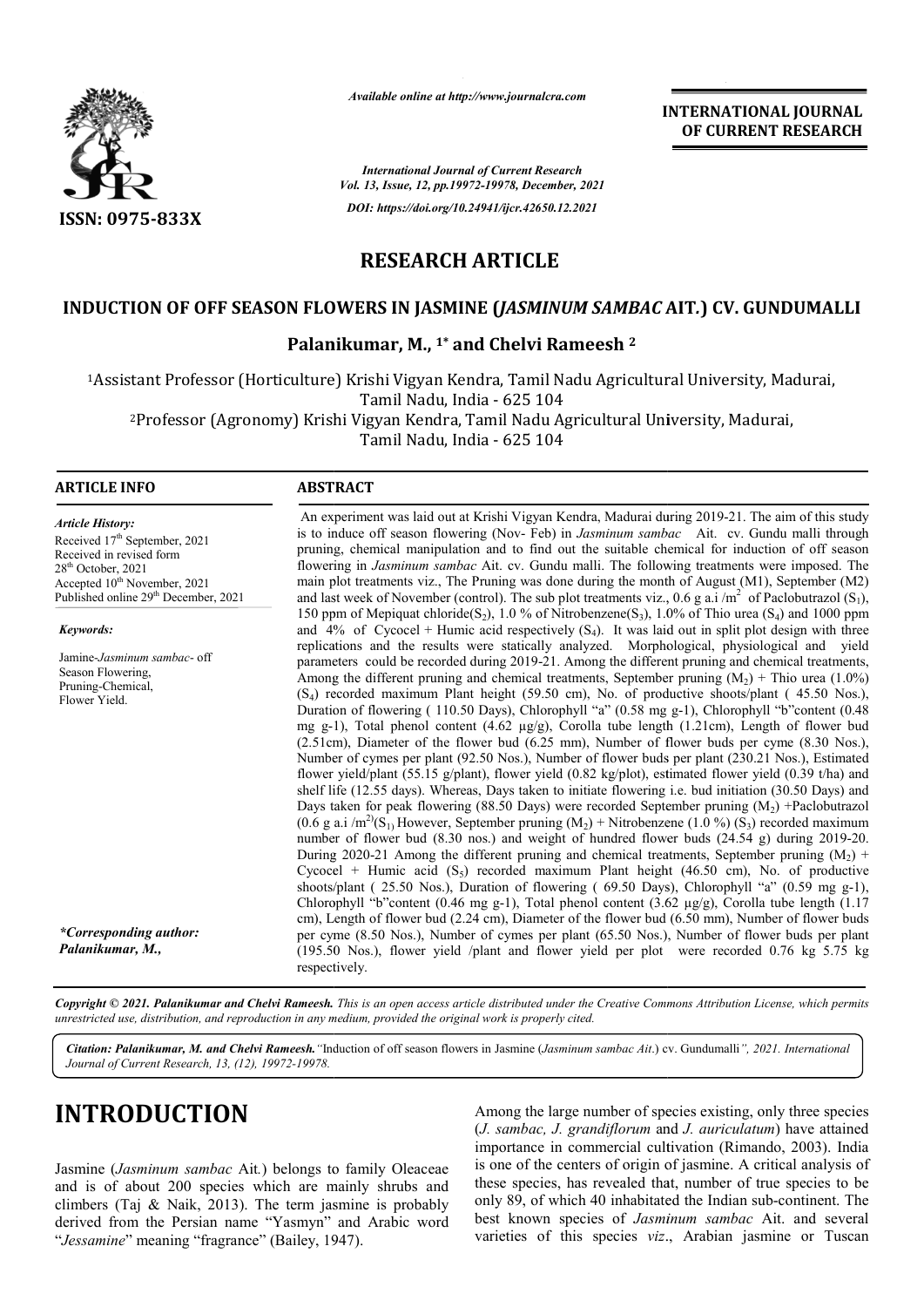jasmine, Grand Duke of Tuscassy, Motia, Moghra, Mallige, Kodai Mullai are commercially cultivated. Jasmine is cultivated commercially for its fresh flowers and it is used for various purposes viz., making bouquet, decorating hair by women, religious offerings *etc.* It is also used for extraction of Jasmine concrete which is used in cosmetics and perfumery industries. In China, *Jasminum sambac* flowers are used for flavoring. Tamil Nadu ranks first in loose flower cultivation with an area around 30.89 thousand hectare and production with 426.66 thousand metric tonnes. Jasmine flowers produced from Tamil Nadu are being air lifted to other cities such as Mumbai, Kolkatta, Bengaluru, Delhi, *etc*. apart from internal trade, fresh flowers of jasmine are exported to Malaysia, Singapore, Gulf countries, Sri Lanka and USA. The major jasmine producing districts of Tamil Nadu are Madurai, Erode, Coimbatore, Dindigul, Salem, Tirunelveli, Virudhunagar and Trichy of which Madurai and Erode are predominant districts. With its heady fragrance, exclusive size and shape, the "Madurai Malli"s uniqueness has a distinct reputation universally bringing special fame to the temple city of Madurai. Madurai Malli is being grown on 1,250 hectares by 4,000-odd farmers in the district. It has been reported that the demand for jasmine is increasing due to its unique fragrance but there is a huge demand-supply gap of fresh flowers during off season. The annual demand is estimated to be 10,500 tonnes while the district produces only 9,500 tonnes. During regular season, the cost of flower is between Rs. 40-120/kg. The rainy and followed by winter season (Nov, Dec and Jan) are the off season for Jasmine production. During the off season the cost of flower is between Rs. 1250-3000/kg. This results in scarcity during the lean season and glut during the peak season creating a wide fluctuation in price. The present research on induction of off season flowering in Gundumalli through physical and chemical interventions *i.e*, pruning and application of chemicals helps in improving the economic status of jasmine growers and will meet the increased demand of flowers during the auspicious occasions in South India. The present study was attempted with single pruning during September and October followed by applications of various chemicals like paclobutrazol, methanol and nitrobenzene at fixed concentrations for induction of flowering during off season.

# **MATERIALS AND METHODS**

An experiment was laid out at Krishi Vigyan Kendra, Madurai during 2019-21. The aim of this study is to induce off season flowering (Nov- Feb) in *Jasminum sambac* Ait. cv. Gundu malli through pruning, chemical manipulation and to find out the suitable chemical for induction of off season flowering in *Jasminum sambac* Ait. cv. Gundu malli. The following treatments were imposed. The main plot treatments viz., The Pruning is done during August (M1), September (M2) and last week of November (control). The sub plot treatments viz., 0.6 g a.i  $/m^2$  of Paclobutrazol (S<sub>1</sub>), 150 ppm of Mepiquat chloride(S<sub>2</sub>), 1.0 % of Nitrobenzene(S<sub>3</sub>), 1.0% of Thio urea  $(S_4)$  and 1000 ppm and 4% of Cycocel + Humic acid respectively  $(S_4)$ . It was laid out in split plot design with three replications and the results were statically analyzed.

# **RESULTS AND DISCUSSION**

**2019-20:** The pruning treatments viz., August (M<sub>1</sub>), September  $(M_2)$ , November  $(M_3)$  (Control) and chemical treatments viz.,

 $S_1$ -Paclobutrazol (0.6 g a.i /m<sup>2)</sup>, S<sub>2</sub>. Mepiquat chloride (150) ppm) ,  $S_3$  Nitrobenzene (1.0 %) ,  $S_4$  Thio urea (1.0%) ,  $S_5$ . Cycocel + Humic acid (1000 ppm and  $4\%$  respectively) and  $S<sub>6</sub>$ Control were imposed. Among the different pruning and chemical treatments, September pruning  $(M<sub>2</sub>)$  + Thio urea  $(1.0\%)$  (S<sub>4</sub>) recorded maximum Plant height (59.50 cm), No. of productive shoots/plant (45.50 Nos.), Duration of flowering (110.50 Days), Chlorophyll "a" (0.58 mg g-1), Chlorophyll "b"content (0.48 mg g-1), Total phenol content (4.62  $\mu$ g/g), Corolla tube length (1.21cm), Length of flower bud (2.51cm), Diameter of the flower bud (6.25 mm), Number of flower buds per cyme (8.30 Nos.), Number of cymes per plant (92.50 Nos.), Number of flower buds per plant (230.21 Nos.), Estimated flower yield/plant (55.15 g/plant), flower yield (0.82 kg/plot), estimated flower yield (0.39 t/ha) and shelf life (12.55 days) compared to September pruning  $(M_2)$  + control  $(S_5)$ recorded minimum Plant height (37.10 cm), No. of productive shoots/plant (36.50 Nos.), Duration of flowering ( 75.45 Days), Chlorophyll "a" (0.42 mg g-1), Chlorophyll "b"content (0.36 mg g-1), Total phenol content (2.75 µg/g), Corolla tube length (1.16cm), Length of flower bud (2.35cm), Diameter of the flower bud (5.10 mm), Number of cymes per plant (48.50 Nos.), Number of flower buds per plant (139.25 Nos.), Estimated flower yield/plant (28.32 g/plant), flower yield (0.42 kg/plot), estimated flower yield (0.19 t/ha) and shelf life (8.56 days). Whereas, Days taken to initiate flowering i.e. bud initiation (30.50 Days) and Days taken for peak flowering (88.50 Days) were recorded September pruning  $(M_2)$ +Paclobutrazol (0.6 g a.i /m<sup>2</sup>/ $(S_1)$  compared to September pruning  $(M_2)$  + control  $(S_5)$  recorded Days taken to initiate flowering i.e. bud initiation (21.25 Days) and Days taken for peak flowering (59.50 Days). However, September pruning  $(M_2)$  + Nitrobenzene (1.0 %) (S<sub>3</sub>) recorded maximum number of flower bud (8.30 nos.) and weight of hundred flower buds (24.54 g) compared to September pruning  $(M<sub>2</sub>)$  + control  $(S<sub>5</sub>)$ recorded minimum number of flower bud (4.95 nos.) and weight of hundred flower buds (22.32 g) (Table 1 -7). Both pruning and foliar spray of growth retardants showed significant effect but their interaction was not significant for the flower quality parameters viz., length of flower bud, corolla tube length and diameter of flower bud. The results are in confirmaity with findings of Rajesh (1195) in calendula, Sainath (2009) in annual chrysanthemum and Kalicharan (2012) in moringa. This might be due to their inhibitory role on cell division and cell elongation of apical meristematic cells as an anti gibberellins compound. Mepiquat chloride can restrict vegetative growth, including the plant to direct more carbohydrates to the reproductive organs. Hence, the vegetative growth was restricted which favours stored carbohydrates and other nutrients to play their role on flowering.

2020-21: The pruning treatments viz., August (M<sub>1</sub>), September  $(M_2)$ , November  $(M_3)$  (Control) and chemical treatments viz.,  $S_1$ -Paclobutrazol (0.6 g a.i /m<sup>2)</sup>, S<sub>2</sub>. Mepiquat chloride (150) ppm), S<sub>3</sub>. Nitrobenzene (1.0 %), S<sub>4</sub>. Thio urea (1.0%), S<sub>5</sub>. Cycocel + Humic acid (1000 ppm and 4% respectively) and  $S_6$ -Control were imposed. Among the different pruning and chemical treatments, September pruning  $(M_2)$  + Cycocel + Humic acid  $(S_5)$  recordedmaximum Plant height (46.50 cm), No. of productive shoots/plant ( 25.50 Nos.), Duration of flowering (69.50Days), Chlorophyll "a" (0.59 mg g-1), Chlorophyll "b" content (0.46 mg g-1), Total phenol content (3.62µg/g), Corolla tube length (1.17cm), Length of flower bud (2.24cm), Diameter of the flower bud (6.50 mm), Number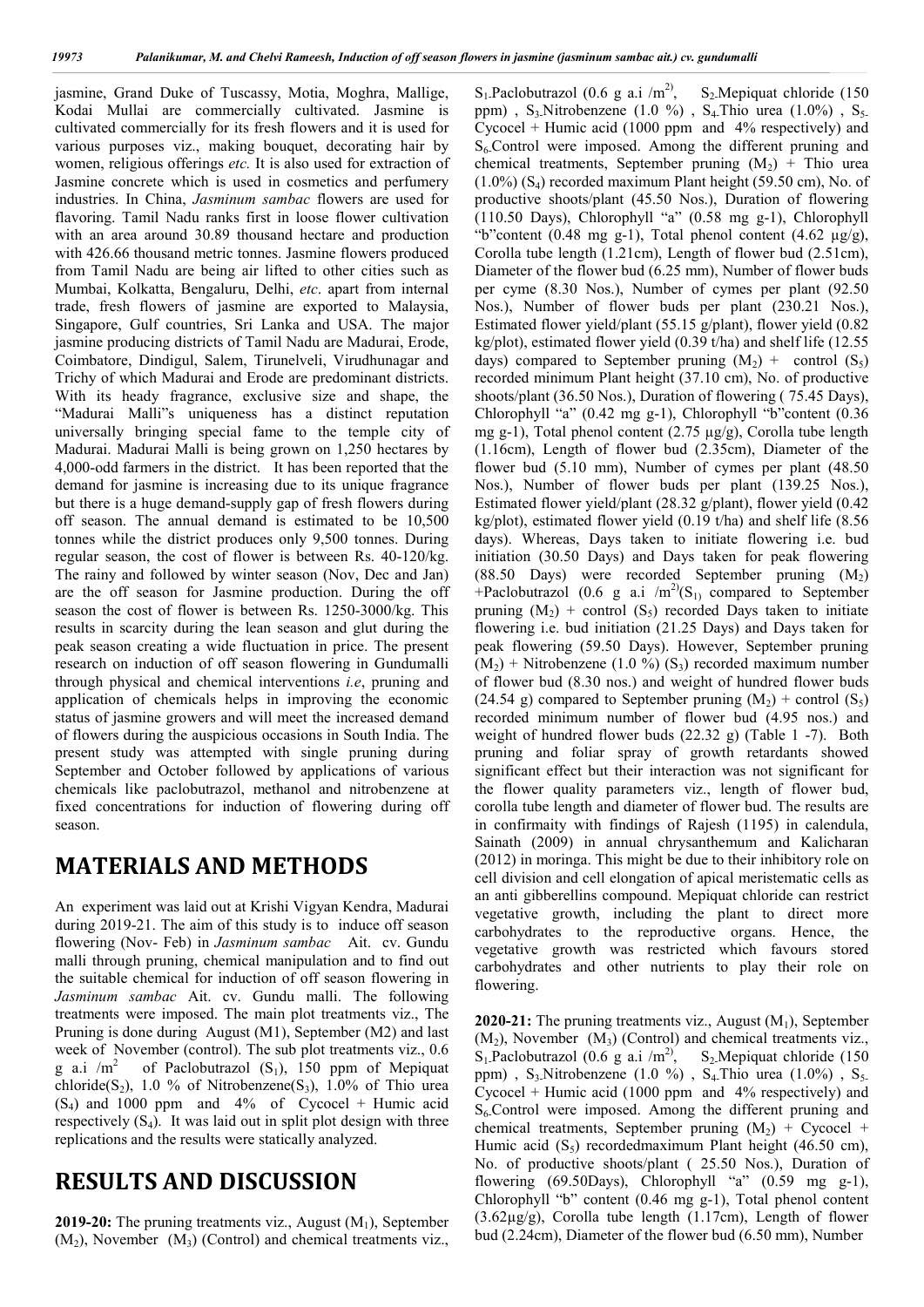| <b>Treatments</b>                                | Plant height (cm) |                |               |                     | No. of productive shoots/plant (Nos.) |              | Days taken to initiate flowering i.e. bud initiation (Days) |                     |                    |  |
|--------------------------------------------------|-------------------|----------------|---------------|---------------------|---------------------------------------|--------------|-------------------------------------------------------------|---------------------|--------------------|--|
|                                                  | Aug 2020 (M1)     | Sept 2020 (M2) | Aug 2020 (M1) | <b>Sept</b><br>2020 | Nov 2020 (Control)                    | 2020<br>Nov. | Aug $2020 (M1)$                                             | 2020<br><b>Sept</b> | Nov 2020 (Control) |  |
|                                                  |                   |                |               | (M2)                |                                       | (Control)    |                                                             | (M2)                |                    |  |
| $S_1$ -Paclobutrazol (0.6 g a.i /m <sup>2)</sup> | 26.35             | 44.50          | 36.25         | 27.12               | 32.45                                 | 26.45        | 25.52                                                       | 30.50               | 27.45              |  |
| $S_2$ . Mepiquat chloride (150 ppm)              | 28.50             | 38.15          | 32.45         | 26.45               | 38.15                                 | 32.54        | 19.45                                                       | 26.45               | 22.65              |  |
| $S_3$ . Nitrobenzene (1.0 %)                     | 25.14             | 42.15          | 34.50         | 21.50               | 36.10                                 | 31.50        | 18.52                                                       | 24.54               | 21.15              |  |
| $S_4$ Thio urea $(1.0\%)$                        | 36.16             | 59.50          | 47.15         | 32.50               | 45.50                                 | 39.50        | 17.28                                                       | 22.25               | 18.56              |  |
| $S_5$ Cycocel + Humic acid<br>(1000)             | 31.50             | 42.50          | 34.25         | 20.45               | 33.50                                 | 27.50        |                                                             |                     |                    |  |
| 4%<br>and<br>ppm                                 |                   |                |               |                     |                                       |              | 16.35                                                       | 23.45               | 19.42              |  |
| respectively)                                    |                   |                |               |                     |                                       |              |                                                             |                     |                    |  |
| S <sub>6</sub> Control                           | 26.50             | 37.10          | 31.50         | 21.13               | 36.50                                 | 29.50        | 14.12                                                       | 21.25               | 18.50              |  |
| Mean                                             | 29.03             | 43.98          | 36.02         | 24.86               | 37.03                                 | 31.17        | 18.54                                                       | 24.74               | 21.29              |  |
| SEd                                              | 0.61              | 0.70           | 0.64          | 1.20                | 1.60                                  | 1.40         | 0.36                                                        | 0.42                | 0.38               |  |
| CD(0.05)                                         | 1.14              | 1.46           | 1.32          | 2.91                | 3.21                                  | 2.94         | 1.02                                                        | 1.15                | 1.09               |  |

### **Table 1. Plant height (cm) and No. of productive shoots/plant (Nos.) and Days taken to initiate flowering i.e. bud initiation (Days) during 2019-20**

### **Table 2. Days taken for peak flowering (Days), Duration of flowering (Days) and Chlorophyll "a" content during 2019-20**

| <b>Treatments</b>                                            | Days taken for peak flowering (Days) |                   |                        | <b>Duration of flowering (Days)</b> |                         |                             | Chlorophyll "a" content |                   |                       |
|--------------------------------------------------------------|--------------------------------------|-------------------|------------------------|-------------------------------------|-------------------------|-----------------------------|-------------------------|-------------------|-----------------------|
|                                                              | Aug $2020$ (M1)                      | Sept<br>2020 (M2) | Nov.<br>2020 (Control) | Aug<br>2020 (M1)                    | <b>Sept</b><br>2020(M2) | <b>Nov</b><br>2020(Control) | Aug<br>$2020$ (M1)      | Sept<br>2020 (M2) | Nov<br>2020 (Control) |
| $S_1$ Paclobutrazol (0.6 g a.i /m <sup>2)</sup>              | 71.50                                | 88.50             | 81.50                  | 88.21                               | 98.45                   | 92.45                       | 0.47                    | 0.56              | 0.51                  |
| $S_2$ . Mepiquat chloride (150 ppm)                          | 67.52                                | 85.45             | 75.45                  | 79.15                               | 92.50                   | 85.41                       | 0.41                    | 0.48              | 0.45                  |
| $S_3$ . Nitrobenzene (1.0 %)                                 | 61.42                                | 78.45             | 67.15                  | 71.12                               | 84.26                   | 76.25                       | 0.45                    | 0.51              | 0.48                  |
| $S_4$ Thio urea $(1.0\%)$                                    | 59.45                                | 76.41             | 66.41                  | 88.24                               | 110.50                  | 94.21                       | 0.51                    | 0.58              | 0.55                  |
| $S_5$ Cycocel + Humic acid (1000 ppm and<br>4% respectively) | 48.41                                | 67.48             | 56.25                  | 68.65                               | 82.25                   | 75.65                       | 0.39                    | 0.46              | 0.42                  |
| $S_6$ Control                                                | 41.52                                | 59.50             | 48.45                  | 61.24                               | 75.45                   | 68.42                       | 0.36                    | 0.42              | 0.39                  |
| Mean                                                         | 58.30                                | 75.97             | 65.87                  | 76.10                               | 90.57                   | 82.07                       | 0.43                    | 0.50              | 0.47                  |
| SEd                                                          | 0.68                                 | 0.88              | 0.76                   | 1.61                                | 1.85                    | 1.74                        | 0.01                    | 0.06              | 0.04                  |
| CD(0.05)                                                     | 1.76                                 | 1.86              | 1.81                   | 3.10                                | 3.94                    | 3.25                        | 0.04                    | 0.09              | 0.06                  |

#### **Table 3. Chlorophyll "b" , Total phenol content (µg/g) and Corolla tube length (cm) during 2019-20**

| Treatments                                                   | Chlorophyll "b" content |           |                  | Total phenol content $(\mu g/g)$ |          |                  | Corolla tube length (cm) |           |           |
|--------------------------------------------------------------|-------------------------|-----------|------------------|----------------------------------|----------|------------------|--------------------------|-----------|-----------|
|                                                              | Aug 2020 (M1)           | Sept      | <b>Nov</b>       | Aug $2020 \, (M1)$               | Sept     | Nov.             | Aug                      | Sept      | Nov 2020  |
|                                                              |                         | 2020 (M2) | $2020$ (Control) |                                  | 2020(M2) | $2020$ (Control) | 2020(M1)                 | 2020 (M2) | (Control) |
| $S_1$ . Paclobutrazol (0.6 g a.i /m <sup>2)</sup>            | 0.38                    | 0.46      | 0.40             | 3.50                             | 4.12     | 3.52             | 1.15                     | 1.20      | 1.17      |
| $S_2$ . Mepiquat chloride (150 ppm)                          | 0.31                    | 0.41      | 0.34             | 2.94                             | 3.50     | 3.12             | 1.14                     | 1.17      | 1.04      |
| $S_3$ . Nitrobenzene (1.0 %)                                 | 0.34                    | 0.42      | 0.39             | 2.82                             | 3.10     | 2.86             | 1.13                     | 1.18      | 1.06      |
| $S_4$ Thio urea $(1.0\%)$                                    | 0.36                    | 0.48      | 0.41             | 4.41                             | 4.62     | 4.45             | $1.1^{\circ}$            | 1.21      | 1.19      |
| $S_5$ Cycocel + Humic acid (1000 ppm and 4%<br>respectively) | 0.29                    | 0.39      | 0.32             | 2.51                             | 2.90     | 2.54             | 1.08                     | 1.15      | 1.02      |
| $S_6$ Control                                                | 0.28                    | 0.36      | 0.31             | . 94                             | 2.75     | 2.20             | 1.10                     | 1.16      | 1.11      |
| Mean                                                         | 0.33                    | 0.42      | 0.36             | 3.02                             | 3.50     | 3.12             | 1.13                     | 1.18      | 1.10      |
| SEd                                                          | 0.01                    | 0.01      | 0.01             | 0.12                             | 0.18     | 0.15             | 0.04                     | 0.01      | 0.01      |
| CD(0.05)                                                     | 0.02                    | 0.03      | 0.02             | 0.24                             | 0.32     | 0.28             | 0.08                     | 1.19      | 1.12      |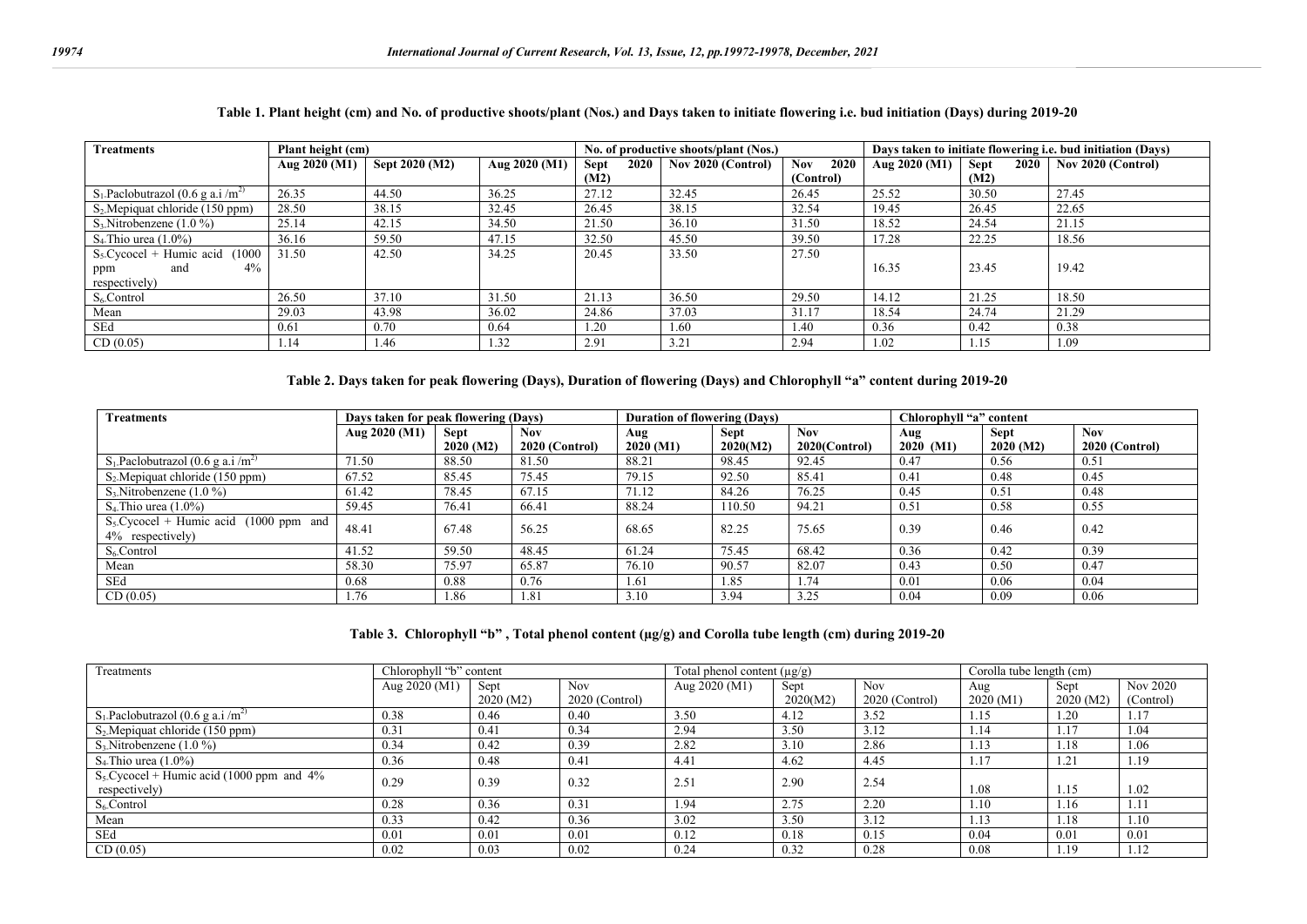| <b>Treatments</b>                                         | Length of flower bud (cm) |             |            | Diameter of the flower bud (mm) |                  |                 | Number of flower buds per cyme (Nos.) |                  |                 |
|-----------------------------------------------------------|---------------------------|-------------|------------|---------------------------------|------------------|-----------------|---------------------------------------|------------------|-----------------|
|                                                           | Aug 2020 (M1)             | <b>Sept</b> | <b>Nov</b> | Aug                             | <b>Sept 2020</b> | <b>Nov 2020</b> | 2020<br>Aug                           | <b>Sept 2020</b> | <b>Nov 2020</b> |
|                                                           |                           | 2020        | 2020       | 2020                            | (M2)             | (Control)       | (M1)                                  | (M2)             | (Control)       |
|                                                           |                           | (M2)        | (Control)  | (M1)                            |                  |                 |                                       |                  |                 |
| $S_1$ -Paclobutrazol (0.6 g a.i /m <sup>2)</sup>          | 2.36                      | 2.42        | 2.33       | 5.65                            | 6.20             | 5.72            | 7.15                                  | 7.62             | 7.60            |
| $S_2$ . Mepiquat chloride (150 ppm)                       | 2.31                      | 2.33        | 2.26       | 5.15                            | 5.80             | 5.35            | 6.75                                  | 7.18             | 7.00            |
| $S_3$ . Nitrobenzene (1.0 %)                              | 2.30                      | 2.36        | 2.28       | 4.98                            | 5.65             | 5.15            | 7.75                                  | 8.30             | 8.10            |
| $S_4$ Thio urea $(1.0\%)$                                 | 2.40                      | 2.51        | 2.39       | 5.75                            | 6.25             | 5.95            | 7.20                                  | 7.51             | 7.40            |
| $S_5$ Cycocel + Humic acid (1000 ppm and 4% respectively) | 2.12                      | 2.20        | 2.07       | 5.15                            | 5.96             | 5.50            | 5.82                                  | 7.42             | 6.20            |
| $S6$ Control                                              | 2.25                      | 2.35        | 2.24       | 4.75                            | 5.10             | 4.98            | 4.00                                  | 4.95             | 4.10            |
| Mean                                                      | 2.29                      | 2.36        | 2.26       | 5.24                            | 5.83             | 5.44            | 6.45                                  | 7.16             | 6.73            |
| SEd                                                       | 0.06                      | 0.04        | 0.03       | 0.31                            | 0.35             | 0.33            | 0.12                                  | 0.13             | 0.13            |
| CD(0.05)                                                  | 0.13                      | 0.08        | 0.08       | 0.75                            | 0.85             | 0.80            | 0.21                                  | 0.34             | 0.25            |

#### **Table 4. Length of flower bud (cm), Diameter of the flower bud (mm) and Number of flower buds per cyme (Nos.) during 2019-20**

#### **Table 5. Number of cymes per plant (Nos.), Number of flower buds per plant (Nos.) and Estimated flower yield/plant (kg) during 2019-20**

| <b>Treatments</b>                                            |               | Number of cymes per plant (Nos.) |              |                  | Number of flower buds per plant (Nos.) |                    | <b>Estimated flower yield/plant (kg)</b> |      |                          |             |
|--------------------------------------------------------------|---------------|----------------------------------|--------------|------------------|----------------------------------------|--------------------|------------------------------------------|------|--------------------------|-------------|
|                                                              | Aug 2020 (M1) | <b>Sept 2020</b><br>(M2)         | Nov.<br>2020 | Aug<br>2020 (M1) | <b>Sept</b><br>2020                    | <b>Nov</b><br>2020 | Aug<br>(M1)                              | 2020 | <b>Sept 2020</b><br>(M2) | Nov<br>2020 |
|                                                              |               |                                  | (Control)    |                  | (M2)                                   | (Control)          |                                          |      |                          | (Control)   |
| $S_1$ Paclobutrazol (0.6 g a.i /m <sup>2)</sup>              | 26.91         | 39.43                            | 35.48        | 188.35           | 193.15                                 | 192.25             | 41.45                                    |      | 46.15                    | 44.75       |
| $S_2$ . Mepiquat chloride (150 ppm)                          | 52.38         | 53.84                            | 52.12        | 161.02           | 167.25                                 | 165.43             | 35.25                                    |      | 38.55                    | 37.43       |
| $S_3$ . Nitrobenzene (1.0 %)                                 | 55.11         | 85.76                            | 64.25        | 141.24           | 153.12                                 | 143.76             | 28.12                                    |      | 32.22                    | 31.25       |
| $S_4$ Thio urea (1.0%)                                       | 61.25         | 92.50                            | 82.52        | 218.15           | 230.21                                 | 225.12             | 47.45                                    |      | 55.15                    | 53.12       |
| $S_5$ Cycocel + Humic acid (1000 ppm and 4%<br>respectively) | 23.55         | 36.55                            | 31.72        | 129.17           | 129.38                                 | 130.15             | 15.42                                    |      | 19.52                    | 18.15       |
| $S_6$ Control                                                | 37.12         | 48.50                            | 43.58        | 133.21           | 139.25                                 | 137.17             | 23.50                                    |      | 28.32                    | 25.72       |
| Mean                                                         | 42.72         | 59.43                            | 51.61        | 161.86           | 168.73                                 | 165.65             | 31.87                                    |      | 36.65                    | 35.07       |
| SEd                                                          | 1.63          | 2.34                             | 2.14         | 2.76             | 2.76                                   | 2.79               | 2.11                                     |      | 2.29                     | 1.38        |
| CD(0.05)                                                     | 3.48          | 4.92                             | 4.55         | 5.72             | 5.87                                   | 5.76               | 4.51                                     |      | 4.87                     | 3.12        |

#### **Table 6. Flower yield (Kg/plot) and Estimated flower yield (t/ha) during 2019-20**

| <b>Treatments</b>                                            | Flower yield (Kg/plot) |                          |                              |                  | Estimated flower vield (t/ha) |                              |  |  |
|--------------------------------------------------------------|------------------------|--------------------------|------------------------------|------------------|-------------------------------|------------------------------|--|--|
|                                                              | Aug 2020 (M1)          | <b>Sept 2020</b><br>(M2) | <b>Nov 2020</b><br>(Control) | Aug<br>2020 (M1) | <b>Sept 2020</b><br>(M2)      | <b>Nov 2020</b><br>(Control) |  |  |
| $S_1$ -Paclobutrazol (0.6 g a.i /m <sup>2)</sup>             | 0.62                   | 0.71                     | 0.65                         | 0.29             | 0.38                          | 0.35                         |  |  |
| $S_2$ . Mepiquat chloride (150 ppm)                          | 0.53                   | 0.58                     | 0.55                         | 0.31             | 0.31                          | 0.28                         |  |  |
| $S_3$ . Nitrobenzene (1.0 %)                                 | 0.41                   | 0.49                     | 0.43                         | 0.22             | 0.28                          | 0.26                         |  |  |
| $S_4$ Thio urea $(1.0\%)$                                    | 0.73                   | 0.82                     | 0.78                         | 0.32             | 0.39                          | 0.36                         |  |  |
| $S_5$ Cycocel + Humic acid (1000 ppm and 4%<br>respectively) | 0.26                   | 0.35                     | 0.28                         | 0.13             | 0.12                          | 0.15                         |  |  |
| $S_6$ Control                                                | 0.32                   | 0.42                     | 0.36                         | 0.15             | 0.19                          | 0.17                         |  |  |
| Mean                                                         | 0.48                   | 0.56                     | 0.51                         | 0.24             | 0.28                          | 0.26                         |  |  |
| SEd                                                          | 0.02                   | 0.03                     | 0.02                         | 2.25             | 3.65                          | 2.26                         |  |  |
| CD(0.05)                                                     | 0.04                   | 0.07                     | 0.05                         | 4.73             | 7.82                          | 4.75                         |  |  |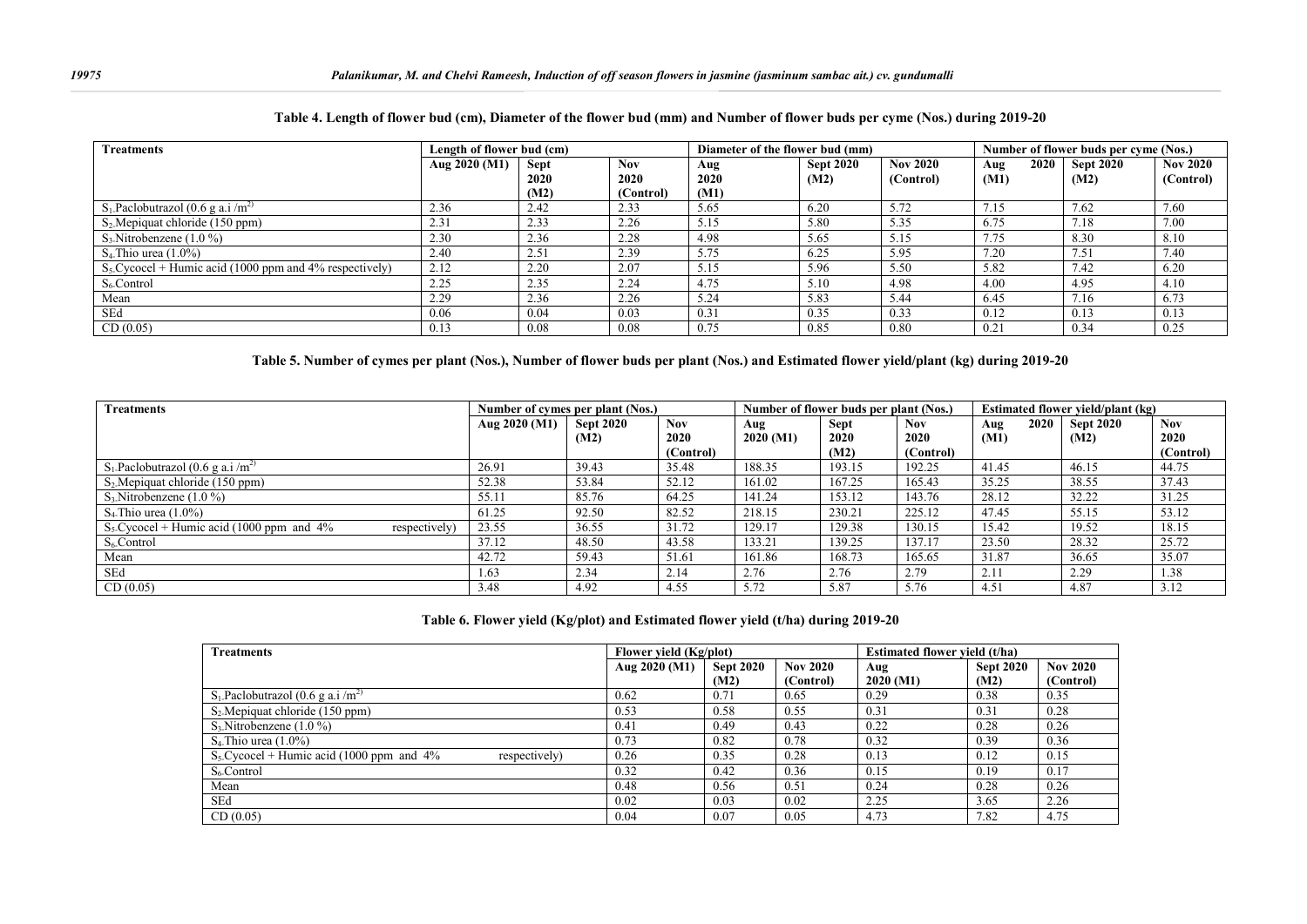| <b>Treatments</b>                                         | Weight of hundred flower buds (g) |                  |                 |               | Shelf life at refrigerated condition (without vent) (Days) |                    |
|-----------------------------------------------------------|-----------------------------------|------------------|-----------------|---------------|------------------------------------------------------------|--------------------|
|                                                           | Aug 2020 (M1)                     | <b>Sept 2020</b> | <b>Nov 2020</b> | Aug 2020 (M1) | Sept 2020 (M2)                                             | 2020<br><b>Nov</b> |
|                                                           |                                   | (M2)             | (Control)       |               |                                                            | (Control)          |
| $S_1$ Paclobutrazol (0.6 g a.i /m <sup>2)</sup>           | 23.31                             | 23.48            | 23.33           | 10.25         | 11.52                                                      | 11.50              |
| $S_2$ Mepiquat chloride (150 ppm)                         | 20.00                             | 20.58            | 20.12           | 7.21          | 7.55                                                       | 7.51               |
| $S_3$ . Nitrobenzene (1.0 %)                              | 23.76                             | 24.54            | 24.02           | 11.41         | 11.53                                                      | 11.48              |
| $S_4$ Thio urea $(1.0\%)$                                 | 21.38                             | 21.53            | 21.41           | 12.49         | 12.55                                                      | 12.51              |
| $S_5$ Cycocel + Humic acid (1000 ppm and 4% respectively) | 18.00                             | 18.67            | 18.12           | 7.95          | 8.15                                                       | 8.10               |
| $S_6$ Control                                             | 22.10                             | 22.32            | 22.11           | 8.45          | 8.56                                                       | 8.51               |
| Mean                                                      | 21.43                             | 21.85            | 21.52           | 9.63          | 9.98                                                       | 9.94               |
| SEd                                                       | 1.17                              | 1.26             | 1.62            | 0.11          | 0.13                                                       | 0.12               |
| CD(0.05)                                                  | 2.49                              | 2.71             | 3.51            | 0.22          | 0.26                                                       | 0.24               |

#### **Table 7. Weight of hundred flower buds (g) and Shelf life at refrigerated condition (without vent) (Days) during 2019-20**

**Table 8. Plant height (cm) and No. of productive shoots/plant (Nos.) and Days taken to initiate flowering i.e. bud initiation (Days) during 2020-21**

| <b>Treatments</b>                                         |               | Plant height (cm) |            |          | No. of productive shoots/plant (Nos.) |            |               |                  | Days taken to initiate flowering <i>i.e.</i> bud initiation (Days) |
|-----------------------------------------------------------|---------------|-------------------|------------|----------|---------------------------------------|------------|---------------|------------------|--------------------------------------------------------------------|
|                                                           | Aug 2021 (M1) | <b>Sept 2021</b>  | <b>Nov</b> | Aug 2021 | <b>Sept 2021</b>                      | <b>Nov</b> | Aug 2021 (M1) | <b>Sept 2021</b> | <b>Nov</b>                                                         |
|                                                           |               | (M2)              | 2021       | (M1)     | (M2)                                  | 2021       |               | (M2)             | 2021                                                               |
|                                                           |               |                   | (Control)  |          |                                       | (Control)  |               |                  | (Control)                                                          |
| $S_1$ Paclobutrazol (0.6 g a.i /m <sup>2)</sup>           | 28.50         | 38.50             | 26.50      | 28.50    | 21.50                                 | 29.25      | 15.50         | 21.50            | 18.50                                                              |
| $S_2$ . Mepiquat chloride (150 ppm)                       | 26.50         | 36.50             | 27.50      | 28.00    | 22.50                                 | 29.50      | 13.50         | 19.50            | 15.50                                                              |
| $S_3$ . Nitrobenzene (1.0 %)                              | 27.50         | 39.50             | 26.00      | 29.00    | 23.00                                 | 30.50      | 17.50         | 21.00            | 18.00                                                              |
| $S_4$ Thio urea $(1.0\%)$                                 | 30.50         | 41.50             | 25.00      | 27.50    | 21.00                                 | 32.50      | 19.50         | 23.50            | 20.50                                                              |
| $S_5$ Cycocel + Humic acid (1000 ppm and 4% respectively) | 32.50         | 46.50             | 22.50      | 25.50    | 18.00                                 | 35.50      | 20.50         | 25.50            | 21.50                                                              |
| $S_6$ Control                                             | 21.50         | 30.50             | 28.50      | 18.00    | 21.25                                 | 26.50      | 16.50         | 20.50            | 18.50                                                              |
| Mean                                                      | 27.83         | 38.83             | 26.00      | 26.08    | 21.21                                 | 30.63      | 17.17         | 21.92            | 18.75                                                              |
| SEd                                                       | 0.59          | 0.67              | 0.32       | 0.31     | 0.43                                  | 0.61       | l.19          | 1.58             | 1.36                                                               |
| CD(0.05)                                                  | 11.12         | 11.42             | 3.13       | 3.12     | 3.21                                  | 11.29      | 12.82         | 13.11            | 12.75                                                              |

**Table 9. Days taken for peak flowering (Days), Duration of flowering (Days) and Chlorophyll "a"content during 2020-21**

| <b>Treatments</b>                                           | Days taken for peak flowering (Days) |                  |                 | <b>Duration of flowering (Days)</b> |                  |                 | Chlorophyll "a" content |                  |                 |  |
|-------------------------------------------------------------|--------------------------------------|------------------|-----------------|-------------------------------------|------------------|-----------------|-------------------------|------------------|-----------------|--|
|                                                             | Aug 2021 (M1)                        | <b>Sept 2021</b> | <b>Nov 2021</b> | Aug 2021 (M1)                       | <b>Sept 2021</b> | <b>Nov 2021</b> | 2021<br>Aug             | <b>Sept 2021</b> | <b>Nov 2021</b> |  |
|                                                             |                                      | (M2)             | (Control)       |                                     | (M2)             | (Control)       | (M1)                    | (M2)             | (Control)       |  |
| $S_1$ -Paclobutrazol (0.6 g a.i /m <sup>2)</sup>            | 65.50                                | 55.50            | 71.50           | 55.50                               | 64.50            | 48.50           | 0.43                    | 0.58             | 0.43            |  |
| $S_2$ . Mepiquat chloride (150 ppm)                         | 68.50                                | 58.50            | 78.50           | 51.00                               | 64.00            | 46.50           | 0.46                    | 0.51             | 0.47            |  |
| $S_3$ . Nitrobenzene (1.0 %)                                | 57.00                                | 56.50            | 65.50           | 58.00                               | 59.00            | 45.50           | 0.48                    | 0.54             | 0.44            |  |
| $S_4$ Thio urea $(1.0\%)$                                   | 59.50                                | 53.50            | 67.50           | 59.50                               | 65.00            | 49.50           | 0.51                    | 0.58             | 0.49            |  |
| $S_5$ . Cycocel + Humic acid (1000 ppm and 4% respectively) | 55.00                                | 49.50            | 66.50           | 61.00                               | 69.50            | 51.00           | 0.55                    | 0.59             | 0.51            |  |
| $S6$ -Control                                               | 62.50                                | 64.50            | 51.50           | 48.50                               | 51.00            | 49.00           | 0.38                    | 0.44             | 0.42            |  |
| Mean                                                        | 61.33                                | 56.33            | 66.83           | 55.58                               | 62.17            | 48.33           | 0.47                    | 0.54             | 0.46            |  |
| SEd                                                         | 0.67                                 | 0.86             | 0.76            | 1.64                                | 1.65             | 1.76            | 0.03                    | 0.04             | 0.06            |  |
| CD(0.05)                                                    | 1.75                                 | 1.88             | 1.74            | 3.25                                | 3.91             | 3.21            | 0.08                    | 0.08             | 0.09            |  |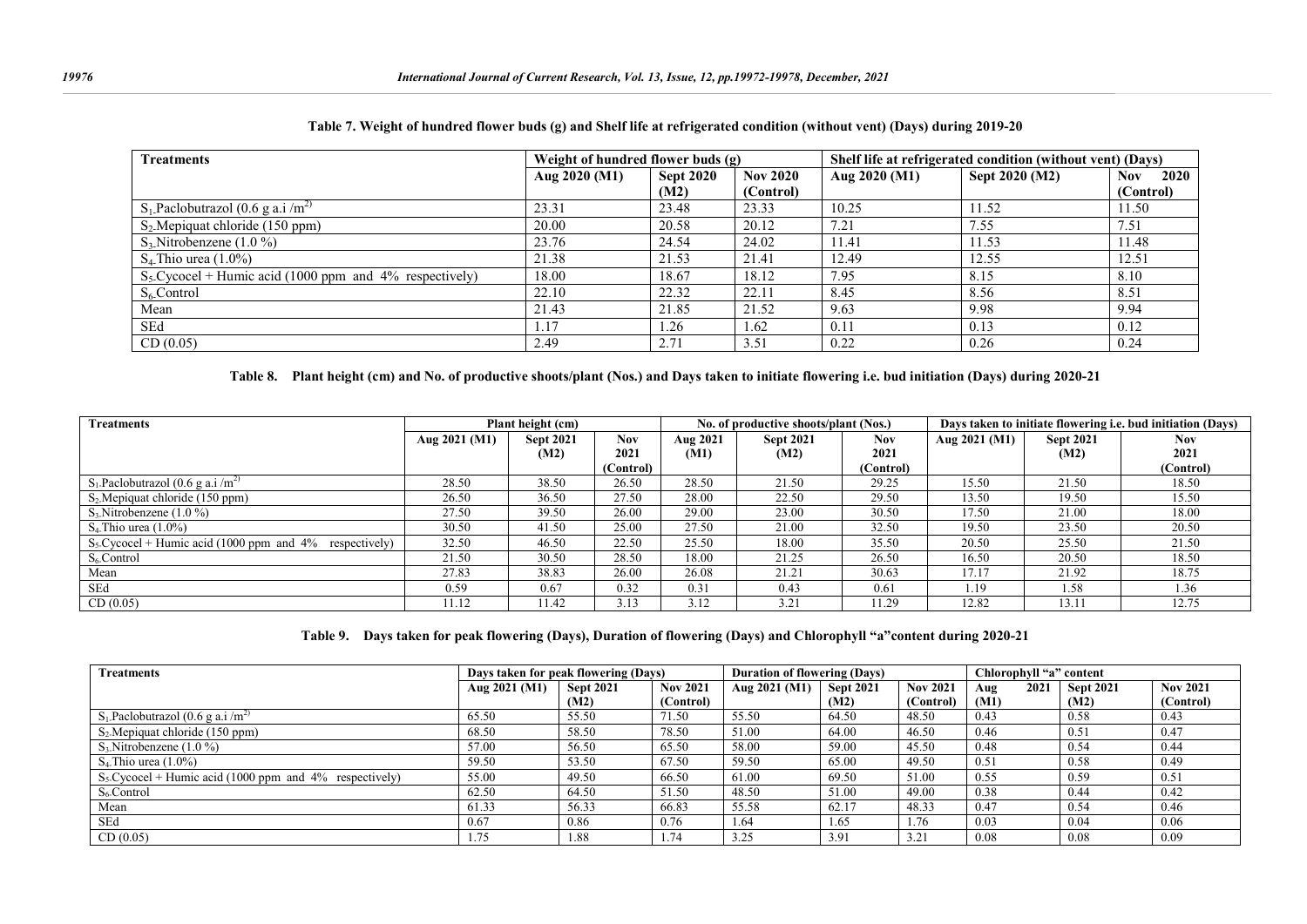| <b>Treatments</b>                                           |               | Chlorophyll "b" content |                 |          | Total phenol content $(\mu \mathbf{g}/\mathbf{g})$ |                 |          | Corolla tube length (cm) |                 |
|-------------------------------------------------------------|---------------|-------------------------|-----------------|----------|----------------------------------------------------|-----------------|----------|--------------------------|-----------------|
|                                                             | Aug 2021 (M1) | <b>Sept 2021</b>        | <b>Nov 2021</b> | Aug      | <b>Sept 2021</b>                                   | <b>Nov 2021</b> | Aug 2021 | <b>Sept 2021</b>         | <b>Nov 2021</b> |
|                                                             |               | (M2)                    | (Control)       | 2021(M1) | (M2)                                               | (Control)       | (M1)     | (M2)                     | (Control)       |
| $S_1$ Paclobutrazol (0.6 g a.i /m <sup>2)</sup>             | 0.34          | 0.44                    | 0.38            | 1.94     | 2.50                                               | 2.12            | 1.12     | 1.22                     | 1.14            |
| $S_2$ . Mepiquat chloride (150 ppm)                         | 0.33          | 0.43                    | 0.31            | 1.51     | 1.90                                               | 1.54            | 1.1      | 1.14                     | 1.15            |
| $S_3$ . Nitrobenzene (1.0 %)                                | 0.31          | 0.44                    | 0.32            | 1.82     | 2.10                                               | 1.86            | 1.14     | 1.16                     | 1.17            |
| $S_4$ Thio urea $(1.0\%)$                                   | 0.30          | 0.35                    | 0.29            | 2.50     | 3.12                                               | 2.52            | 1.18     | 1.23                     | 1.19            |
| $S_5$ . Cycocel + Humic acid (1000 ppm and 4% respectively) | 0.37          | 0.46                    | 0.39            | 3.41     | 3.62                                               | 3.45            | 1.07     | 1.17                     | 1.12            |
| $S6$ -Control                                               | 0.25          | 0.31                    | 0.28            | 0.94     | 1.75                                               | . .20           | 1.12     | 1.18                     | 1.13            |
| Mean                                                        | 0.32          | 0.41                    | 0.33            | 2.02     | 2.50                                               | 2.12            | 1.12     | 1.18                     | 1.15            |
| SEd                                                         | 0.03          | 0.03                    | 0.02            | 0.16     | 0.16                                               | 0.18            | 0.08     | 0.05                     | 0.05            |
| CD(0.05)                                                    | 0.08          | 0.07                    | 0.08            | 0.28     | 0.38                                               | 0.26            | 0.15     | 1.23                     | 1.19            |

**Table 10. Chlorophyll "b" , Total phenol content (µg/g) and Corolla tube length (cm) during 2020-21**

#### **Table 11. Length of flower bud (cm), Diameter of the flower bud (mm) and Number of flower buds per cyme (Nos.) during 2020-21**

| <b>Treatments</b>                                           |                 | Length of flower bud (cm) |                 |               | Diameter of the flower bud (mm) |                 | Number of flower buds per cyme (Nos.) |                  |                 |  |
|-------------------------------------------------------------|-----------------|---------------------------|-----------------|---------------|---------------------------------|-----------------|---------------------------------------|------------------|-----------------|--|
|                                                             | Aug $2021$ (M1) | <b>Sept 2021</b>          | <b>Nov 2021</b> | Aug           | <b>Sept 2021</b>                | <b>Nov 2021</b> | Aug 2021                              | <b>Sept 2021</b> | <b>Nov 2021</b> |  |
|                                                             |                 | (M2)                      | (Control)       | 2021 (M1)     | (M2)                            | (Control)       | (M1)                                  | (M2)             | (Control)       |  |
| $S_1$ -Paclobutrazol (0.6 g a.i /m <sup>2)</sup>            | 2.32            | 2.38                      | 2.3             | 4.50          | 5.60                            | 5.25            | 6.80                                  | 7.55             | 7.25            |  |
| $S_2$ . Mepiquat chloride (150 ppm)                         | 2.29            | 2.36                      | 2.24            | 5.00          | 5.70                            | 5.50            | 6.50                                  | 7.50             | 7.50            |  |
| $S_3$ . Nitrobenzene (1.0 %)                                | 2.33            | 2.34                      | 2.24            | 4.75          | 5.55                            | 5.45            | 7.25                                  | 7.25             | 7.20            |  |
| $S_4$ Thio urea $(1.0\%)$                                   | 2.38            | 2.48                      | 2.35            | 5.65          | 5.80                            | 5.65            | 5.75                                  | 7.50             | 6.35            |  |
| $S_5$ . Cycocel + Humic acid (1000 ppm and 4% respectively) | 2.16            | 2.24                      | 2.17            | 5.80          | 6.50                            | 5.75            | 7.50                                  | 8.50             | 8.00            |  |
| $S6$ -Control                                               | 2.21            | 2.31                      | 2.28            | 4.60          | 5.00                            | 4.75            | 4.25                                  | 4.50             | 4.20            |  |
| Mean                                                        | 2.28            | 2.35                      | 2.27            | 5.05          | 5.69                            | 5.39            | 6.34                                  | 7.13             | 6.75            |  |
| SEd                                                         | 0.09            | 0.08                      | 0.05            | 0.35          | 0.38                            | 0.36            | 0.15                                  | 0.18             | 0.15            |  |
| CD(0.05)                                                    | 0.19            | 0.12                      | 0.13            | $0.7^{\circ}$ | 0.81                            | 0.84            | 0.27                                  | 0.37             | 0.28            |  |

**Table 12. Number of cymes per plant (Nos.), Number of flower buds per plant (Nos.) and Estimated flower yield/plant (kg) during 2020-21**

| <b>Treatments</b>                                         |               | Number of cymes per plant (Nos.) |                 |          | Number of flower buds per plant (Nos.) |                 | Estimated flower yield/plant (kg) |                  |                 |
|-----------------------------------------------------------|---------------|----------------------------------|-----------------|----------|----------------------------------------|-----------------|-----------------------------------|------------------|-----------------|
|                                                           | Aug 2021 (M1) | <b>Sept 2021</b>                 | <b>Nov 2021</b> | Aug      | <b>Sept 2021</b>                       | <b>Nov 2021</b> | Aug 2021                          | <b>Sept 2021</b> | <b>Nov 2021</b> |
|                                                           |               | (M2)                             | (Control)       | 2021(M1) | (M2)                                   | (Control)       | (M1)                              | (M2)             | (Control)       |
| $S_1$ -Paclobutrazol (0.6 g a.i /m <sup>2)</sup>          | 27.50         | 38.50                            | 34.50           | 155.00   | 185.50                                 | 165.50          | 0.65                              | 0.75             | 0.61            |
| $S_2$ . Mepiquat chloride (150 ppm)                       | 35.50         | 47.50                            | 43.50           | 155.50   | 175.50                                 | 162.50          | 0.61                              | 0.68             | 0.65            |
| $S_3$ . Nitrobenzene (1.0 %)                              | 42.50         | 49.50                            | 45.50           | 140.00   | 156.50                                 | 145.50          | 0.72                              | 0.65             | 0.68            |
| $S_4$ Thio urea $(1.0\%)$                                 | 28.50         | 35.50                            | 31.50           | 135.50   | 132.50                                 | 128.50          | 0.55                              | 0.55             | 0.61            |
| $S_5$ Cycocel + Humic acid (1000 ppm and 4% respectively) | 53.50         | 65.50                            | 52.50           | 175.50   | 195.50                                 | 184.50          | 0.85                              | 0.76             | 0.74            |
| $S_6$ Control                                             | 25.50         | 31.50                            | 28.50           | 120.50   | 130.50                                 | 115.50          | 0.81                              | 0.71             | 0.65            |
| Mean                                                      | 35.50         | 44.67                            | 39.33           | 147.00   | 162.67                                 | 150.33          | 0.70                              | 0.68             | 0.66            |
| SEd                                                       | 1.66          | 2.31                             | 2.17            | 2.71     | 2.72                                   | 2.71            | 2.18                              | 2.32             | 1.36            |
| CD(0.05)                                                  | 2.41          | 3.98                             | 3.51            | 4.76     | 4.85                                   | 4.79            | 3.56                              | 3.82             | 2.14            |